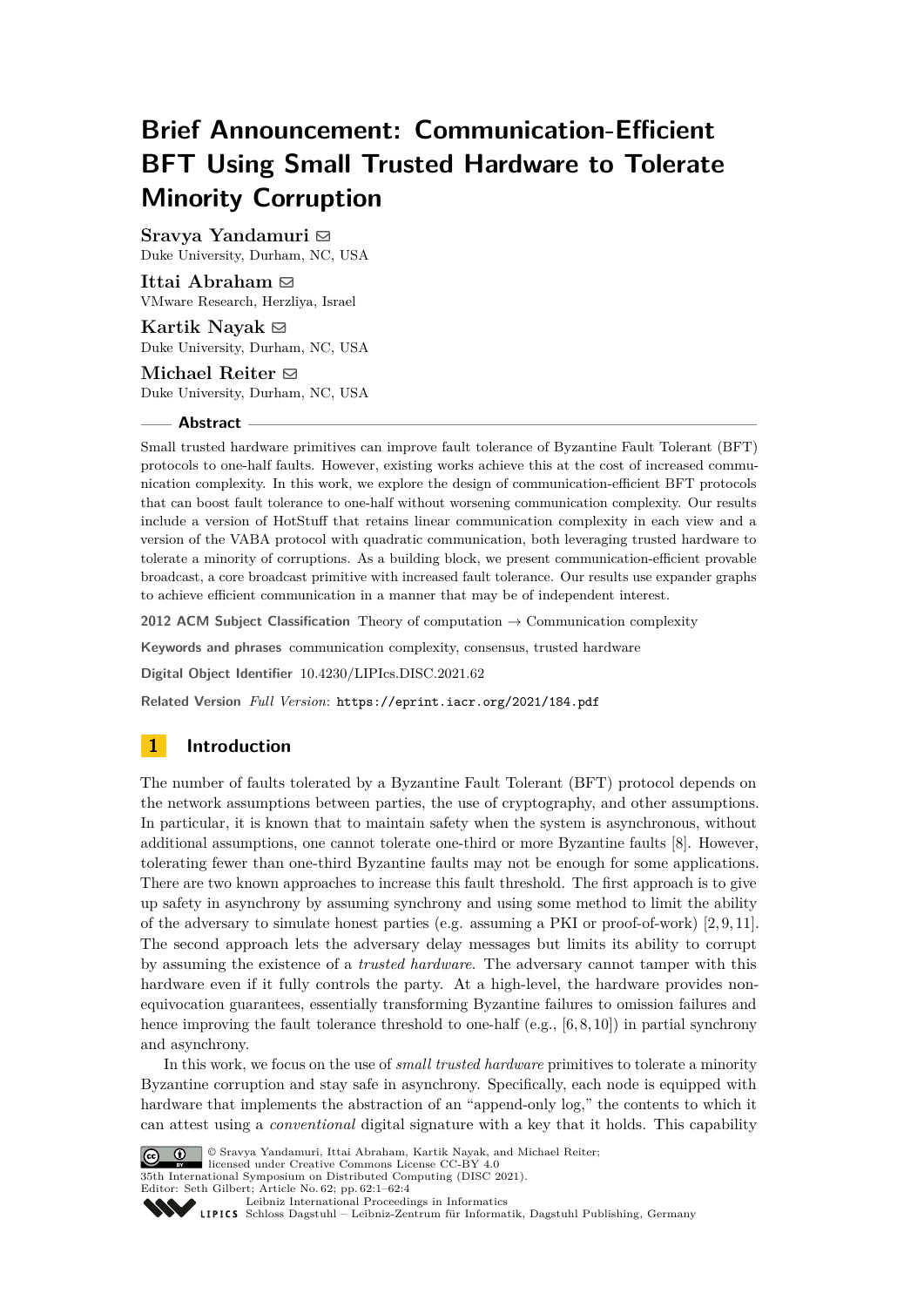## **62:2 Communication-Efficient BFT with Trusted Hardware & Minority Corruption**

is supported by numerous *existing* trusted add-ons (TPMs [\[1\]](#page-3-6), YubiKeys [\[14\]](#page-3-7), smartcards, etc.) and is far simpler to implement than secure enclaves for arbitrary computation, as Intel SGX [\[7\]](#page-3-8) attempts to do – but arguably fails  $[5, 13, 15, 16, 17]$  $[5, 13, 15, 16, 17]$  $[5, 13, 15, 16, 17]$  $[5, 13, 15, 16, 17]$  $[5, 13, 15, 16, 17]$ .

The use of such small trusted hardware to boost fault tolerance was explored in A2M [\[6\]](#page-3-4) and TrInc [\[12\]](#page-3-14), which specifically improved PBFT [\[4\]](#page-3-15). However, this came at the expense of an  $O(n^3)$  communication complexity per view for consensus among *n* parties, measured as the (expected) number of words that all honest parties send. On the other hand, in the standard setting, we have recently seen considerable progress in improving communication complexity of consensus protocols. In particular, HotStuff  $[19]$  achieves  $O(n)$  communication complexity per view under partial synchrony and VABA [\[3\]](#page-3-17) achieves the optimal  $O(n^2)$ communication complexity under asynchrony. A natural question is whether fault tolerance can be boosted (but communication costs retained) in these protocols using small trusted hardware. In this abstract, we answer these questions affirmatively for a corruption threshold  $t \leq (\frac{1}{2} - \epsilon)n$  and  $\epsilon > 0$ .

## **2 Communication-Efficient BFT with Small Trusted Hardware**

We first describe a communication-efficient provable broadcast primitive that will be used as a building block towards communication-efficient variants of HotStuff and VABA tolerating  $t \leq (\frac{1}{2} - \epsilon)n$  Byzantine faults. We only describe the intuition here; for a detailed explanation, refer to the full version of the paper [\[18\]](#page-3-18).

**Communication-Efficient Provable Broadcast.** In provable broadcast, a designated leader sends a value to all the parties and obtains a proof that a majority of the parties delivered this value. For safety, the leader should only be able to obtain a proof for one value, and for liveness, an honest leader should obtain this value even without participation from faulty parties. Our goal is to achieve this primitive with linear communication complexity while having an  $O(1)$ -sized proof.

A straightforward approach would be to use the non-equivocation property of the hardware, i.e., the hardware can only produce a *signed attestation* for one value at one position in the log. Thus, intuitively, if  $\frac{n}{2} + 1$  parties attest to a value at a position, then no other value can have  $\frac{n}{2} + 1$  attestations. However, while a party's attestation from its trusted hardware is sufficient for safety, receiving such proofs from  $O(n)$  parties produces an  $O(n)$ -sized proof sent to the leader. This does not satisfy the  $O(1)$ -sized proof requirement. Our solution relies on parties diffusing the attestations to a constant number of other parties, called their *neighbors*, instead of sending the attestations directly to the leader. A party sends a *vote* to the leader if it receives attestations from a threshold of its neighbors. This vote can be a threshold signature share, which can eventually be combined by the leader into an *O*(1)-sized voting proof. Why does this work? We connect parties to each other using a constant-degree expander graph [\[18\]](#page-3-18). Informally, to send a (non-attested) vote, a party just needs to verify that a constant fraction of its neighbors have attested. The expander graph construction guarantees that even if an *ϵn* fraction of the parties vote, a majority of the parties must have attested (ensuring safety). Similarly, to guarantee liveness, the graph can be parameterized to ensure sufficiently many parties vote if all honest parties attest

**Results.** Our first result improves HotStuff to tolerate a  $t \leq (\frac{1}{2} - \epsilon)n$  corruption while still retaining its linear communication complexity per view.

▶ **Theorem 1** (HotStuff-M, Informal)**.** *For any ϵ >* 0*, there exists a primary-backup based BFT consensus protocol with O*(*n*) *communication complexity per view consisting of n parties, each having a small trusted hardware, such that*  $t \leq (\frac{1}{2} - \epsilon)n$  *of the parties are Byzantine.*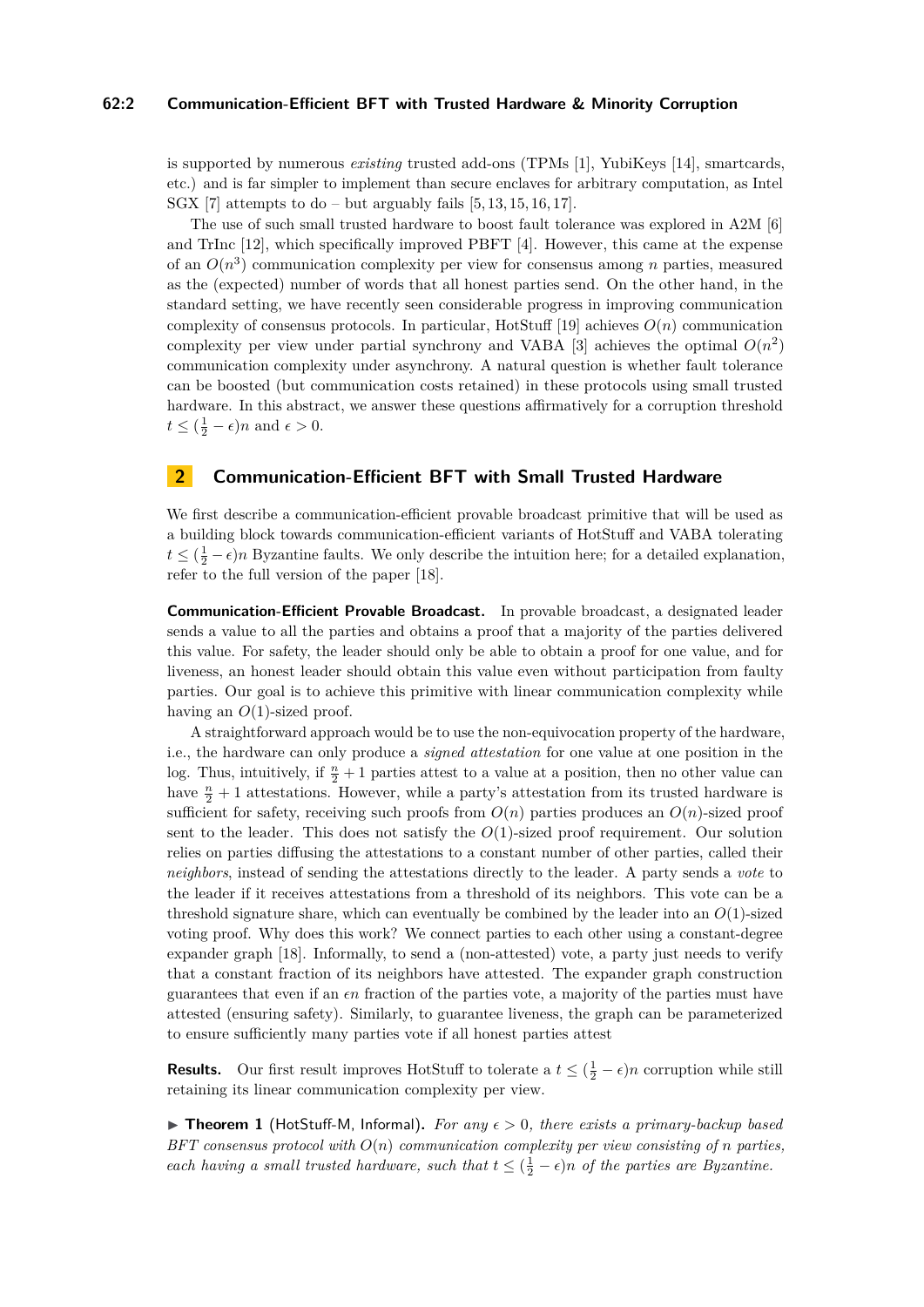#### **S. Yandamuri, I. Abraham, K. Nayak, and M. Reiter 62:3 62:3**

HotStuff is a primary-backup protocol that progresses in a sequence of views, each having a designated leader (primary) and consisting of three rounds. HotStuff routes all messages (votes) through the leader in each of these rounds while keeping the message size  $O(1)$  for a total of  $O(n)$  communication per view. Abstractly, this can be viewed as a sequence of provable broadcasts (though with additional *O*(1)-sized messages). HotStuff crucially relies on threshold signatures to aggregate votes of individual parties into an  $O(1)$ -sized message; these signatures act as a proof for parties in subsequent rounds/views to determine whether they should vote in that round.

To increase the fault tolerance of HotStuff, we replace the steady state of its protocol with three sequential provable broadcasts led by the leader of the view. However, this alone does not suffice for safety across views. In particular, while our trusted hardware provides us with an abstraction of an append-only log that disallows appending different values at the same position (equivocation), a party can potentially present only selected (older) entries of the log during a view change. This can potentially result in a safety or liveness violation. Of course, this could be fixed by always presenting the entire log each time, but the communication complexity would grow (unbounded) with the number of views. Instead, we use a combination of techniques including: multiple logs (though only  $O(1)$ ), one for each phase of the protocol; tying log positions to view numbers; and using one attestation to present the end state of all logs.

Our second result improves the VABA protocol of Abraham et al. [\[3\]](#page-3-17) to tolerate minority corruption while retaining its  $O(n^2)$  communication complexity. We show the following:

▶ **Theorem 2** (VABA-M, informal)**.** *For any ϵ >* 0*, there exists a validated asynchronous Byzantine Agreement protocol with*  $O(n^2)$  *communication complexity consisting of n* parties, *each having a small trusted hardware, such that*  $t \leq (1/2 - \epsilon)n$  *parties are Byzantine.* 

In each view of VABA, in parallel, each party attempts to drive progress by acting as a leader in a "proposal promotion" (similar to a view of HotStuff). After *n* − *t* proposal promotions complete, the parties elect one leader randomly and adopt the progress from the leader's proposal promotion instance during the view-change step. Depending on whether the leader completed its proposal promotion, parties decide at the end of the view or try again in another view.

There are two key challenges in augmenting VABA to tolerate a minority corruption. The challenges relate to the amount of storage in the small trusted hardware and maintaining the communication complexity of the VABA protocol. First, in HotStuff-M, only *O*(1) logs were used. A straightforward translation would require  $O(n)$  logs. If reduced to  $O(1)$  logs, each party needs to send  $O(n)$  attestations to other parties during a single round of the protocol. The challenge relates to the existence of arbitrary message ordering across proposal promotion instances and the fact that the trusted hardware only supports an append-only log. Our solution crucially relies on the fact that the parties have the same neighbors across proposal promotion instances, and thus, even if values from proposal promotion instances are appended arbitrarily, parties can perform the necessary validation across instances. Second, the view-change step requires every party to share "progress" from the elected leader's proposal promotion instance to all parties. However, due to the concern described earlier, only a party's neighbors can validate whether it used the trusted hardware correctly. To make matters worse, a party or its neighbors can be Byzantine. Fortunately, since parties are connected using an expander graph, we can bound the number of parties with a majority of Byzantine neighbors. By careful analysis, we ensure the delivery of the latest state of the elected leader's proposal promotion instance to all parties. We explain formal details of these results in the full version of the paper [\[18\]](#page-3-18).